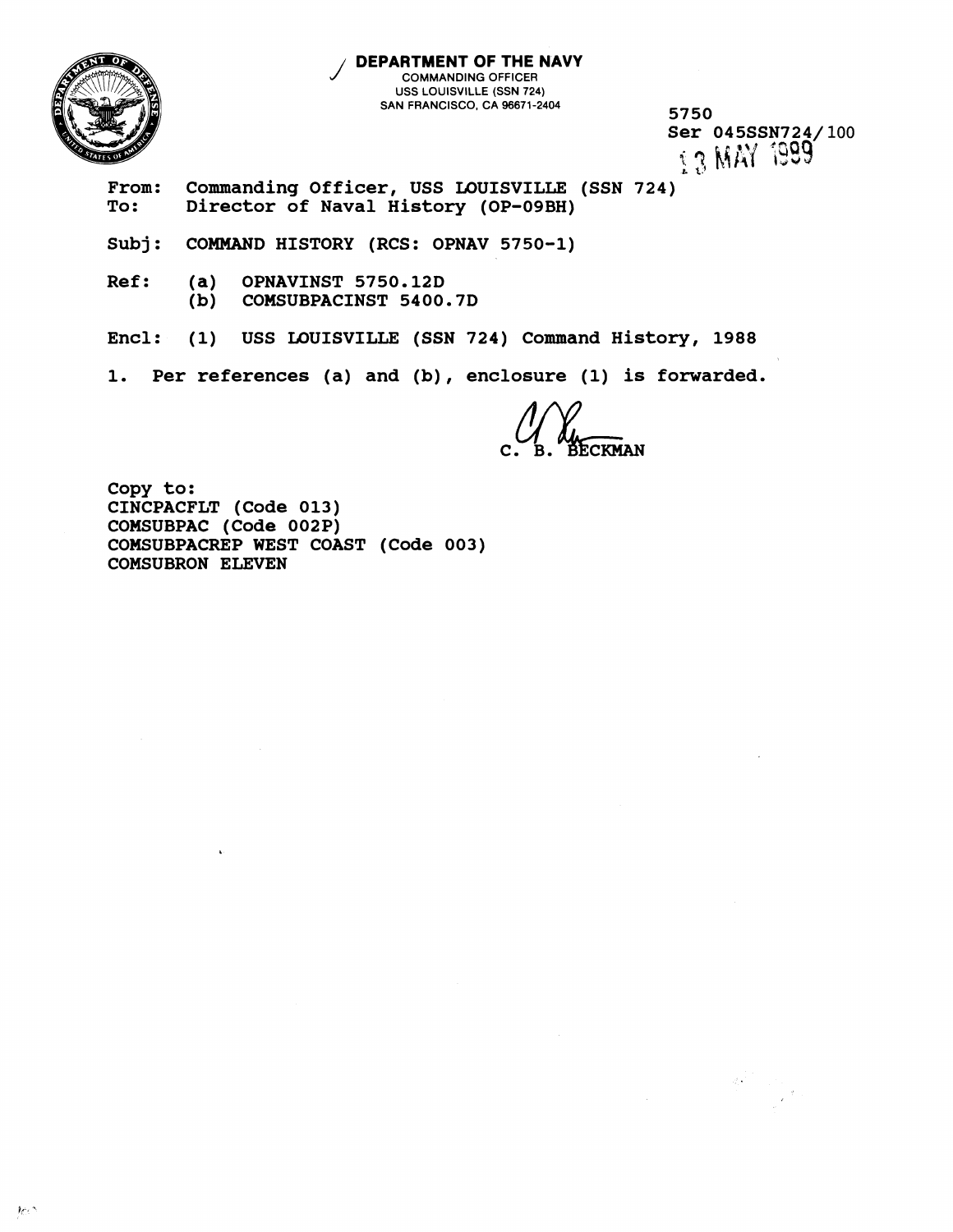## **USS LOUISVILLE (SSN 724) COMMAND HISTORY 1988**

**PART SUBJECT PAGE** 

## **I COMMAND COMPOSITION AND ORGANIZATION**

|           | Mission Statement<br>History Statement<br>Organizational Structure<br>Name of Commanding Officer<br>Homeport | $1 - 1$<br>$1 - 1$<br>$1 - 1$<br>$1 - 1$<br>$1 - 1$ |
|-----------|--------------------------------------------------------------------------------------------------------------|-----------------------------------------------------|
| <b>II</b> | CHRONOLOGY/NARRATIVE                                                                                         |                                                     |
|           | Command History                                                                                              | $2 - 1$                                             |
| TTT       | SUPPORTING DOCUMENTATION                                                                                     |                                                     |
|           | Biography of Commanding Officer<br>Photograph of Commanding Officer                                          | $3 - 1$<br>$3 - 2$                                  |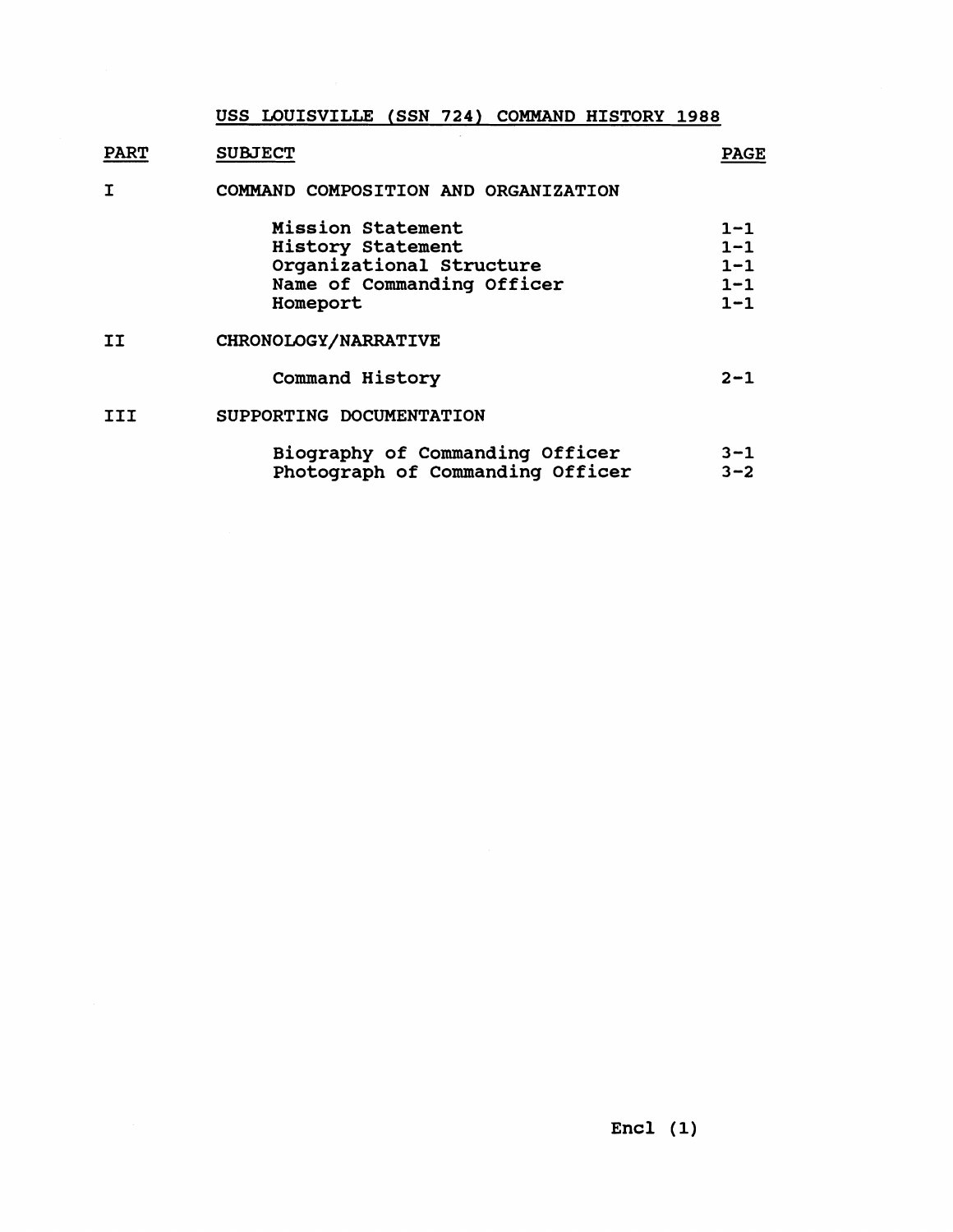## **COMMAND COMPOSITION AND ORGANIZATION**

**1. MISSION STATEMENT. The mission of 688 class submarines including USS LOUISVILLE (SSN-724) is to destroy hostile ships, primarily submarines, in order to prohibit the employment of such forces in the attack and destruction of United States or Allied targets.** 

**2. HISTORY STATEMENT. The USS LOUISVILLE is the thirty-fifth ship of the LOS ANGELES class submarines to enter the submarine fleet. USS LOUISVILLE was constructed by the Electric Boat Division of the General Dynamics Corporation in Groton, Connecticut. USS LOUISVILLE is named for the city of Louisville, Kentucky and is the fourth United States Ship to bear this name. Major milestones in the new construction period of the ship were as follows:** 

| Keel Laid      | $\overline{\phantom{0}}$ | 16 September 1984 |
|----------------|--------------------------|-------------------|
| Launched       | $\blacksquare$           | 14 December 1985  |
| Commissioned - |                          | 08 November 1986  |

**The ship's sponsor is Mrs. Betty Ann McKee, wife of Admiral Kinnaird R. McKee, U.S. Navy (Retired), past Director of the Naval Nuclear Propulsion Program.** 

**3. ORGANIZATIONAL STRUCTURE. The USS LOUISVILLE is currently assigned to Commander, Submarine Squadron 11 at the Naval Submarine Base San Diego, California and is part of the Submarine Force, U. S. Pacific Fleet. The ship's onboard organization consists of the following departments that report to the Commanding Officer via the Executive Officer: Engineering, Navigation/Operations, Combat Systems, and Supply. USS LOUISVILLE is assigned 13 Officers and 125 Enlisted personnel.** 

**4. NAME OF COMANDING OFFICER/DATE ASSUMED COMMAND. Commander Charles Barry Beckman, U. S. Navy** / **24 April 1986.** 

**5. HOMEPORT OF SHIP. The USS LOUISVILLE is currently homeported in San Diego, California.**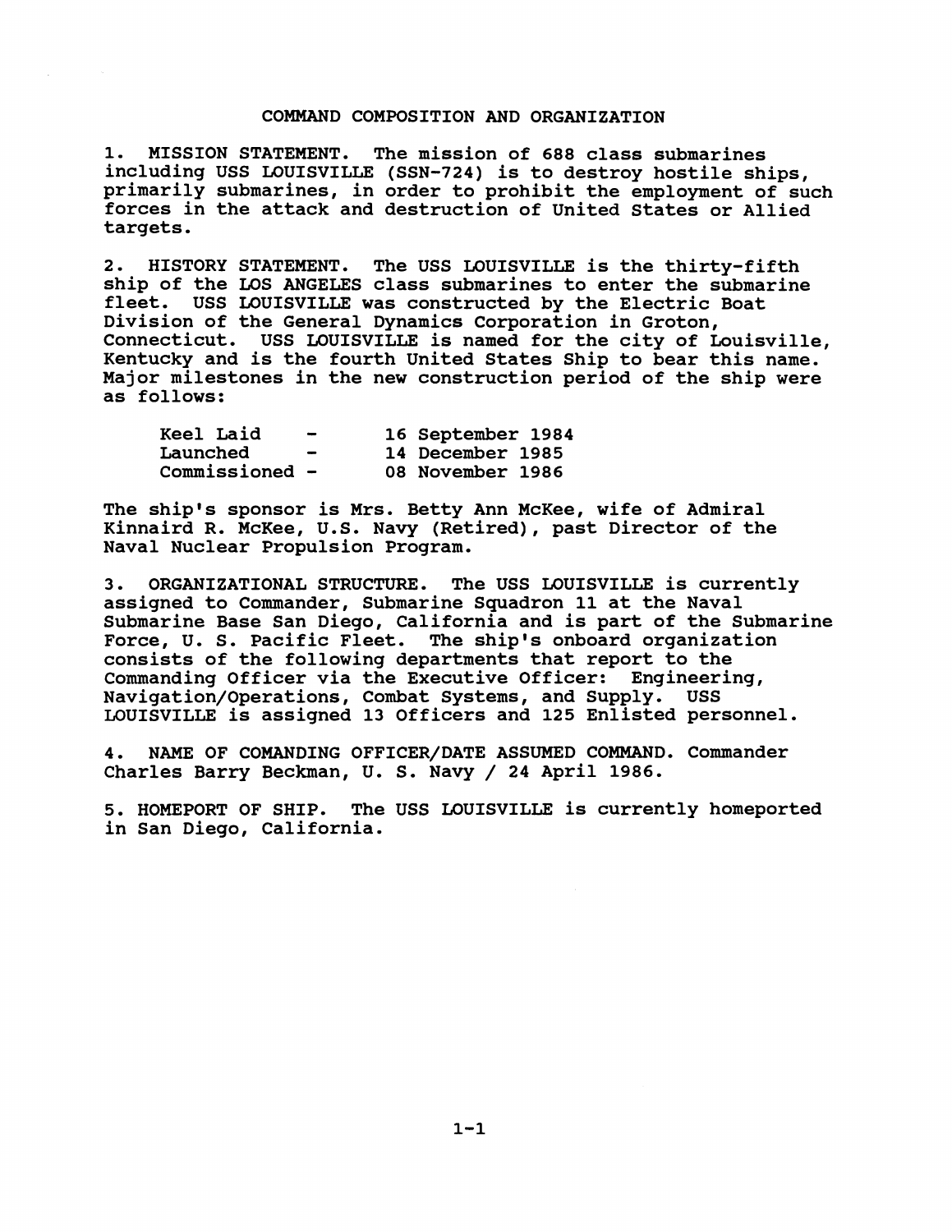## **LOUISVILLE HISTORY**

| <b>DATE</b>               | <b>EVENT</b>     | <b>NARRATIVE</b>                                                                                      |
|---------------------------|------------------|-------------------------------------------------------------------------------------------------------|
| 19 JAN 88 TO<br>16 FEB 88 | HOMEPORT CHANGE  | Conducted acoustic<br>trials at AUTEC<br>enroute to new homeport,<br>San Diego, CA.                   |
| 17 FEB 88 TO<br>08 MAR 88 | <b>INPORT</b>    | Post change of homeport<br>workup ending in a<br>Tomahawk Cruise Missle<br>Inert Test Vehicle Launch. |
| 09 MAR 88 TO<br>24 APR 88 | <b>FLEETEX</b>   | Participation in<br>Fleet Exercise 88-2.                                                              |
| 25-26 APR 88              | <b>ORSE</b>      | Satisfactorily completed<br>a surprise Operational<br><b>Reactor Safegards</b><br>Examination.        |
| 27 APR 88 TO<br>26 MAY 88 | LOCAL OPERATIONS | Conducted a CNO<br>Operations Project.                                                                |
| 27 MAY 88 TO<br>04 JUL 88 | <b>UPKEEP</b>    | Inport San Diego for IMA<br>upkeep ending in Fast<br>Cruise and Sea Trials.                           |
| 05 JUL 88 TO<br>01 AUG 88 | <b>RIMPAC</b>    | Participated in Fleet<br>Exercise RIMPAC 88.                                                          |
| $20 - 25$ AUG 88          | PORT VISIT       | Inport Pearl Harbor,<br>Hawaii.                                                                       |
| 25 JUL 88 TO<br>01 AUG 88 | CNO PROJECT      | Conducted CNO<br>project K-310-5 Over<br>the Horizon Targetting<br>Exercise.                          |
| 02-25 AUG 88              | PCO OPS          | Conducted Prospective<br>Commanding Officer<br>Operations out of Pearl<br>Harbor, Hawaii.             |
| 26-28 AUG 88              | PORT VISIT       | Inport Lahaina, Maui.                                                                                 |
| 03-18 SEP 88              | TRANSIT/UPKEEP   | Returned to San Diego<br>for upkeep and Tactical<br>Readiness Examination<br>Preparations.            |